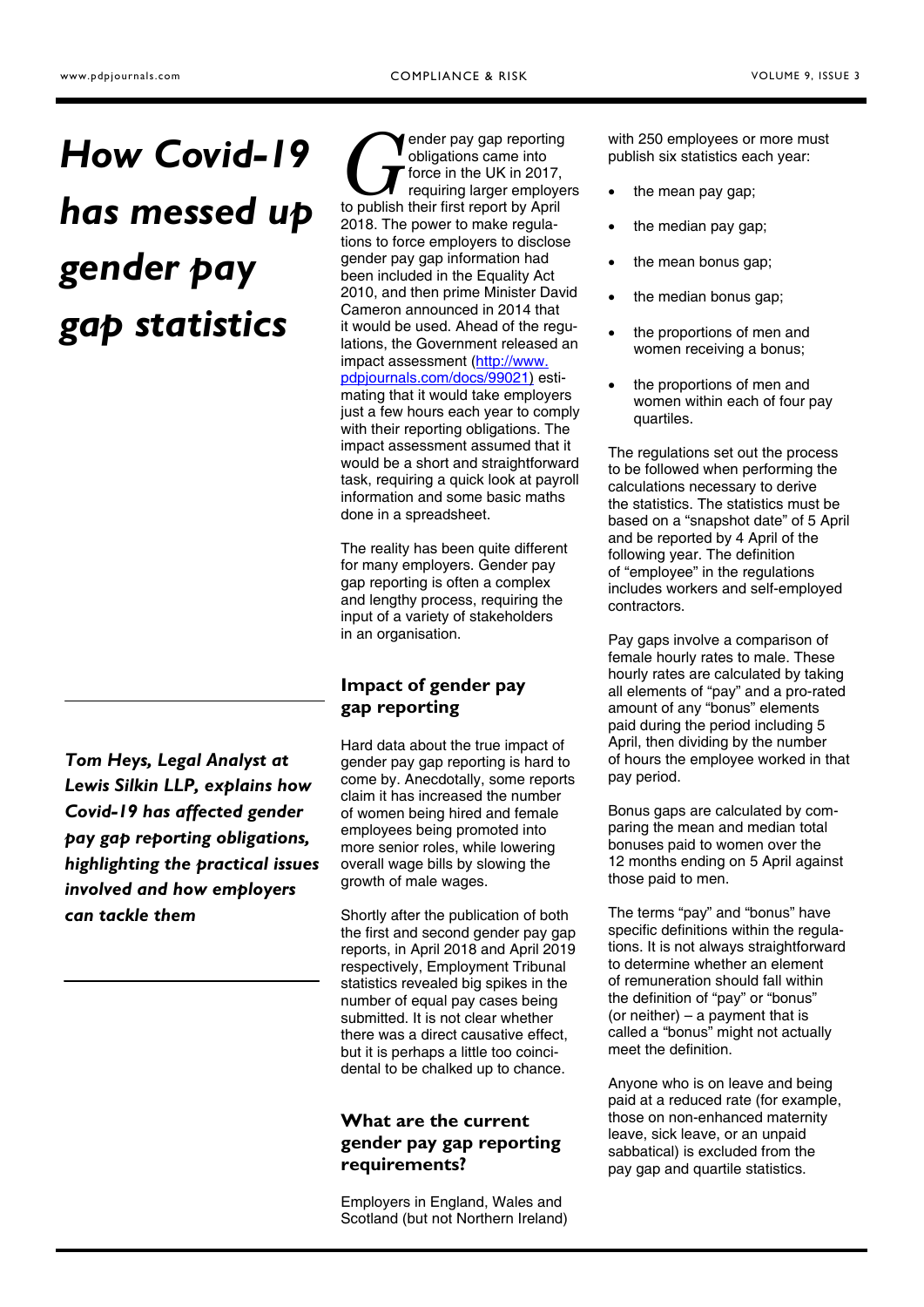# <span id="page-1-0"></span>**How will Covid-19 affect gender pay gap reporting?**

The current health crisis will affect gender pay gap reporting in a number of ways, both in relation to firm's 2020 obligations, and in respect of relevant calculations going

forward.

## **Suspension of the obligation to report 2019 figures**

On 24 March 2020, the Government Equalities Office (GEO) and the Equality and Human Rights **Commission** (EHRC) announced in a joint statement that the obligation to report gender pay gap figures relating to 5 April 2019 would be suspended.

The statement made clear that any employer could still voluntarily choose to report the 2019 figures but would not be legally required to do so. The next set of figures it would be mandatory to report would be those relating to 5 April 2020, which

*"Assuming there are no further suspensions of gender pay gap reporting obligations, employers will have to report their April 2020 figures. Because these might be wildly different to those in previous years, employers will need to think about the message that they choose to accompany the figures...employers could calculate additional figures showing what the gap might have been had staff not been off sick or furloughed"* 

would have to be reported by 4 April 2021.

At the time of the announcement, over 3,000 employers had already published their 2019 figures and, as the announcement of the suspension came with just ten days to go before the 5 April 2019 snapshot date, many other employers had already done much of the work. After the suspension was announced, a further 1,527 employers went on to publish their gender pay gaps ahead of what would have been the deadline and more have gone on to report since then. Overall, there is about a 50%

compliance rate, with around 5,000- 6,000 employers failing to report.

Once the peak of HR pressures arising from Covid-19 begins to flatten and business begins to return to something closer to normal, those employers that did not respond will

> their decision. As time passes, questions may begin to be asked about the 2019 figures - staff have a greater expectation of transparency as a result of the first two years of reporting. Failing to report 2019's figures could also seriously undermine the strong statements many employers have made about their commitment to taking action on the gender pay gap,

need to revisit

# **Furlough, sick leave, shielding, self-isolating**

Gender pay gap calculations are made using payroll data from 5 April, but anyone on leave

and being paid at a reduced rate on that date is not a "full pay relevant employee" and so is excluded from the pay gap and quartile calculations. Normally, there might be no more than 3-5% who would be excluded in this way. However, the impact of Covid-19 – on account of furlough and sick leave – will completely change the dataset used in the calculations because so many employees will be excluded.

The biggest impact might be furlough. Because the furlough scheme covers only 80% of ordinary pay, employees affected must be considered as

reduced pay employees. Reports of uptake suggest that huge swathes of workforces are being furloughed, with up to 80-90% of workers furloughed in some sectors. This means that, in these "mothballed" industries, employers' gender pay gaps will instead be calculated from a much smaller pool of workers that is not reflective of the whole organisation. For example, a national restaurant chain which furloughed everyone apart from its head office might be calculating gaps from just a few hundred people, rather than tens of thousands.

Besides furlough, many people will have been sick or self-isolating on 5 April 2020. Under changes brought in by the Budget 2020, entitlement to Statutory Sick Pay was extended to those self-isolating without any symptoms. Unless such individuals are paid enhanced sick pay, they would be excluded from the pay gap calculations in the same way.

Assuming there are no further suspensions of gender pay gap reporting obligations, employers will have to report their April 2020 figures. Because these might be wildly different to those in previous years, employers will need to think about the message that they choose to accompany the figures.

To support that message in their report, employers could calculate additional figures showing what the gap might have been had staff not been off sick or furloughed. Depending upon the result of this "hypothetical" calculation, it could help to evidence reductions in a business's gender pay gap over time.

## **Reductions in pay and hours: impact on pay gaps and quartiles**

Many businesses have had to impose reduced hours on employees. However, because gender pay gaps are produced from a calculation of hourly rates, this means there is no difference between those working full time and part time. A person getting paid £2,500 a month for a 40-hour week will have the same hourly rate as

*[\(Continued on page 8\)](#page-2-0)*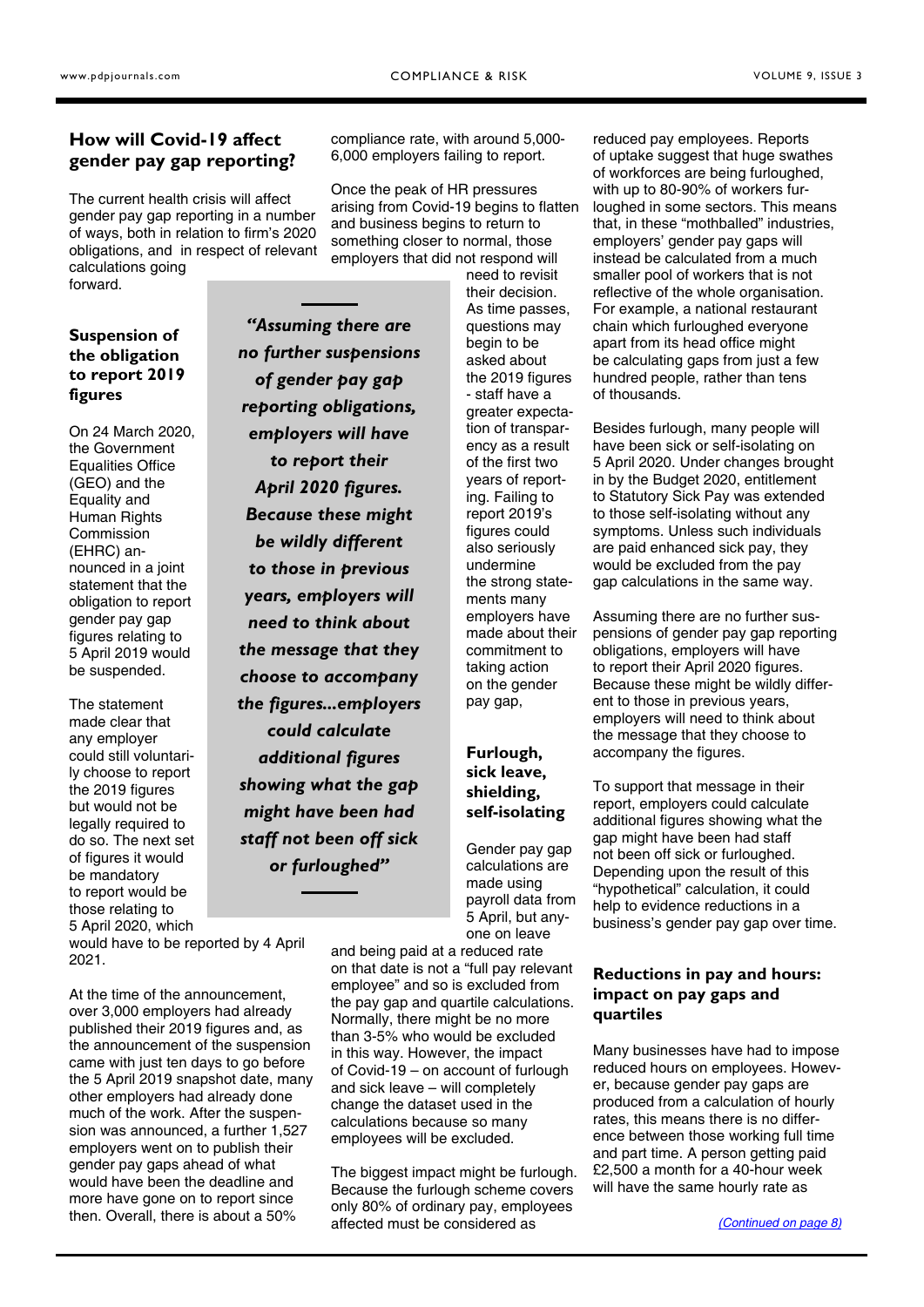#### <span id="page-2-0"></span>*[\(Continued from page 7\)](#page-1-0)*

someone getting paid £1,250 a month for a 20-hour week.

In contrast, if reductions in pay are imposed without reductions in hours, this will affect the statistics. Where

those pay reductions fall could affect the statistics in different ways. A report by the High Pay Centre suggested that 37% of employers have cut pay for senior executives because of Covid-19 (http:// www.pdpjournals. [com/docs/99022\).](http://www.pdpjournals.com/docs/99022) If these cuts were imposed in April, they are likely to have a significant impact on the gender pay gap.

Many workplaces have an overrepresentation of men at senior levels, which can be a big factor be-hind pay gaps. A small, maledominated group that is paid generously will drag up

the mean figures as these are affected by outliers. Any pay reductions could therefore reduce the mean gender pay gap (although it may not have much impact on the median pay gap).

### **Reductions in bonus: impact on bonus gap and proportions**

When calculating the bonus gap, employers will have to look at bonuses paid in the 12 months ending on 5 April 2020 and calculate the mean and median bonus gaps from this data. This means that, because the impact of Covid-19 has only been felt relatively late in that 12-month period, the bonus data used in calculating the gap might not be radically changed by Covid-19.

The real impact on bonus gaps might

be in the subsequent round of reporting. The economic impact of Covid-19 could mean that bonuses will be much smaller over the coming year fewer will be paid out and in smaller amounts. In addition, as bonus gaps are calculated from the raw amounts paid (i.e. not adjusted for part-time

*"Despite the various pressures caused by the pandemic, it is advisable for employers to start tackling their gender pay gap reporting obligations at an earlier stage this year. The legal and statistical issues caused by Covid-19 mean that it is likely to take more time and be more difficult than in previous years"*  working), any reductions in hours that have been imposed or agreed will lead to pro-rated bonus awards and so impact the gap.

Furthermore, bonus gaps are calculated only from those who received a bonus, which means that reducing a bonus from £50 to zero will take someone out of the analysis completely. An employer with a large number of women receiving small bonuses could therefore end up with a much lower bonus gap by removing the

bonus and awarding nothing instead. Employers who see such a fall should be careful not to describe it as a "good news" story - it will be obvious to an outsider from the proportions of men and women receiving a bonus if this is what has occurred.

# **How is gender pay gap reporting enforced?**

Gender pay gap reporting is enforced by the EHRC, which has taken a relatively light-touch approach but seems to be stepping up its efforts.

After the deadline of 4 April 2018 for the first round of reports had passed, the EHRC wrote to 1,456 employers that it believed should have reported but did not. All employers that were required to submit data subsequently filed gender pay gap information.

In 2019, the EHRC wrote to 328 employers that reported late the previous year in order to remind them to publish. When 50 of those employers still failed to report any figures at all, it wrote again. It subsequently started formal investigations against six employers. All six of these employers then either published statistics or were able to show that they were out of scope of the regulations, leading the EHRC to [announce "100% compliance". \(http://](http://www.pdpjournals.com/docs/99023) www.pdpjournals.com/docs/99023)

Besides late reporting, the EHRC also began looking into "suspicious" data. It contacted 100 employers to ask them to explain their figures and, in December 2019, started a formal investigation into a company that published "perfect" figures showing 0% gaps and a 50:50 gender split in the quartiles.

Notwithstanding the approach taken to date, there are doubts over whether the EHRC has the legal powers to take any effective enforcement action against those employers that fail to report, or inaccurately report, gender pay gap data.

The Equality Act 2010 gives the EHRC powers to take enforcement action in relation to "unlawful acts", namely something that is a contravention of the Act. Although the regulations were made under the Equality Act, they are not part of it. There is nothing in the Equality Act itself requiring employers to report, so failing to do that cannot be a breach and is therefore arguably not an "unlawful act". This legal grey area has been raised by the Business Energy and Industrial Strategy Committee which, in a series of proposals, has recommended clarification.

## **Future of pay gap reporting**

Having an eye to how employers' obligations are likely to develop in this area is useful in formulating appropriate compliance systems. Below are a number of important factors to consider when looking to the future.